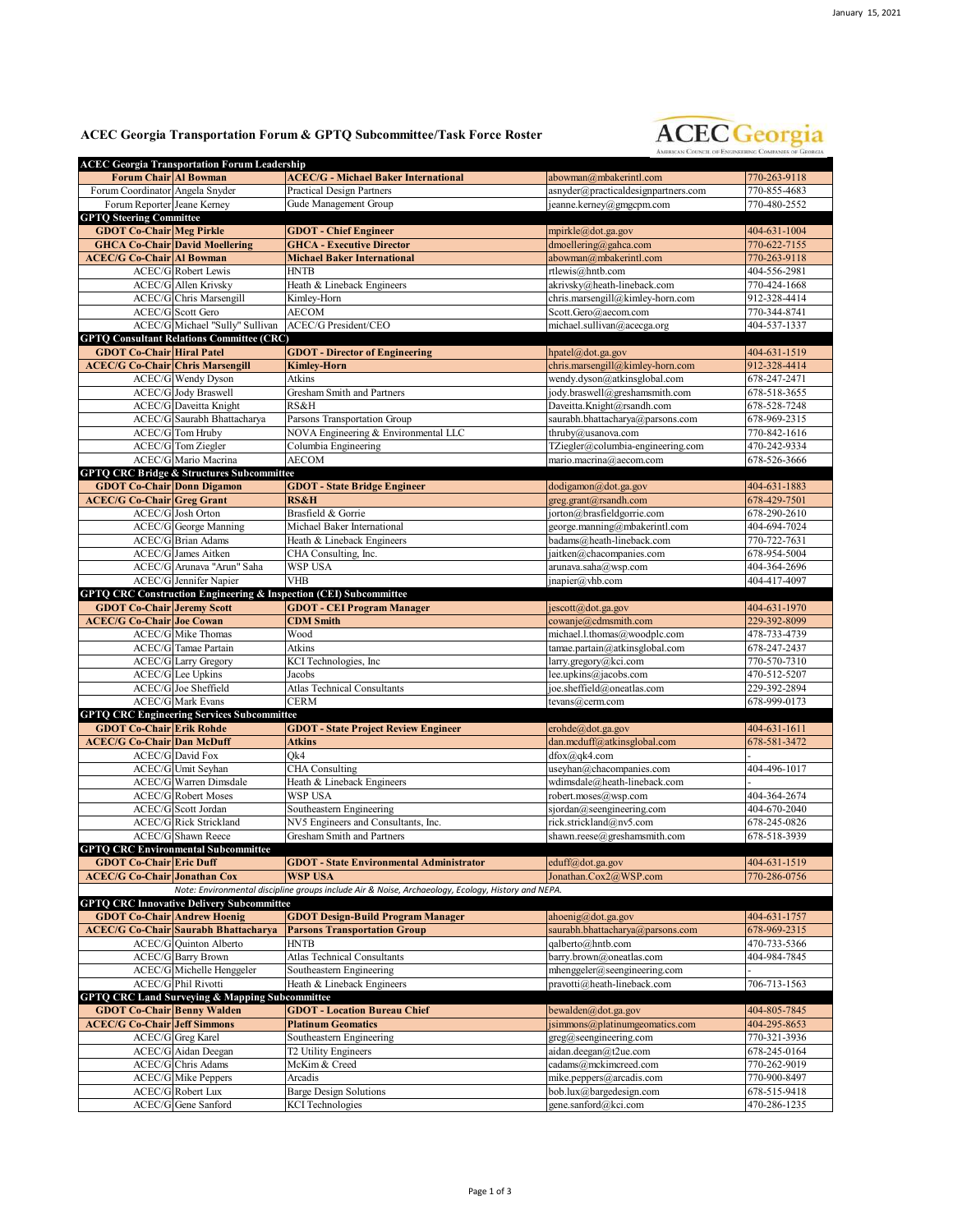## **ACEC Georgia Transportation Forum & GPTQ Subcommittee/Task Force Roster**



| <b>GPTQ CRC Materials Subcommittee</b>                                      |                                                          |                                                                              |                                                   |                              |
|-----------------------------------------------------------------------------|----------------------------------------------------------|------------------------------------------------------------------------------|---------------------------------------------------|------------------------------|
|                                                                             | <b>GDOT Co-Chair Monica Flournoy</b>                     | <b>GDOT</b> - State Materials Engineer                                       | mflournoy@dot.ga.gov                              | 404-608-7408                 |
| <b>ACEC/G Co-Chair Kenneth Fluker</b>                                       |                                                          | <b>CERM</b>                                                                  | kfluker@cerm.com                                  | 678-999-0173                 |
|                                                                             | <b>ACEC/G</b> Tom Hruby                                  | NOVA Engineering & Environmental                                             | thruby@usanova.com                                | 770-842-1616                 |
|                                                                             | <b>ACEC/G</b> Robert Barnes                              | <b>ECS</b> Southeast                                                         | RBarnes@ecslimited.com                            | 770-590-1971                 |
|                                                                             | <b>ACEC/G</b> Gyaneswor Pokharel                         | Willmer Engineering                                                          | gpokharel@willmerengineering.com                  | 844-945-5637                 |
|                                                                             | ACEC/G Qian (Tim) Zhao                                   | Golder & Associates                                                          | qzhao@golder.com                                  | 770-496-1893                 |
|                                                                             | <b>ACEC/G</b> Rick Douds                                 | Wood                                                                         | richard.douds@woodplc.com                         | 470-476-6874                 |
|                                                                             | <b>ACEC/G Vincent Mwumvaneza</b>                         | Infrastructure Consulting Group, LLC                                         | vincentm@infrastructureconsultinggroup.com        | 276-220-0064                 |
|                                                                             |                                                          | GPTQ CRC Planning and Environmental Linkage (PEL) Subcommittee               |                                                   |                              |
|                                                                             | <b>GDOT Chair Charles Robinson</b>                       | GDOT - Asst State Transportation Planning Administrato chrobinson@dot.ga.gov |                                                   | 404-631-1439                 |
| <b>ACEC/G Co-Chair Steve Cote</b>                                           |                                                          | <b>RS&amp;H</b>                                                              | steve.cote@rsandh.com                             | 678-910-0506                 |
|                                                                             | ACEC/G John Palm                                         | Kennedy Engineering & Associates                                             | ipalm@keagroup.com                                | 404-403-4545                 |
|                                                                             | ACEC/G Laura Dawood                                      | AECOM                                                                        | laura.dawood@aecom.com                            | 770-548-9904                 |
|                                                                             | ACEC/G Charlotte Weber                                   | <b>Lumenor Consulting Group</b>                                              | $cweber@$ lumenorconsulting.com                   | 678-836-4484                 |
|                                                                             | <b>ACEC/G</b> Harry Rice                                 | <b>Barge Design Solutions</b>                                                | harry.rice@bargedesign.com                        | 678-517-7251                 |
|                                                                             | <b>ACEC/G</b> Robin Stevens                              | Arcadis                                                                      | robin.stevens@arcadis.com                         | 404-668-5992                 |
|                                                                             | <b>GPTQ CRC Preconstruction Awards Subcommittee</b>      |                                                                              |                                                   |                              |
| <b>GDOT Co-Chair Tim Matthews</b>                                           |                                                          | <b>GDOT - MMIP Program Manager</b>                                           | Tmatthews@dot.ga.gov                              | 404-631-1713                 |
| <b>ACEC/G Co-Chair Emilee Woods</b>                                         |                                                          | <b>Parsons Transportation Group</b>                                          | emilee.woods@parsons.com                          | 678-969-2319                 |
|                                                                             | ACEC/G James Willmer                                     | Willmer Engineering                                                          | jcwillmer@willmerengineering.com                  | 770-939-0089                 |
|                                                                             | ACEC/G Sasha Ugi                                         | Croy Engineering                                                             | sugi@croyeng.com                                  | 770-971-0540                 |
|                                                                             | <b>ACEC/G Justin Wood</b>                                | Neel Schaeffer                                                               | justin.wood@neel-schaffer.com                     | 423-718-5339                 |
|                                                                             | ACEC/G Carlos Azcorra-Valdez                             | CDM Smith                                                                    | azcorravaldezca@cdmsmith.com                      | 404-720-1350                 |
|                                                                             | ACEC/G Chris Lowery                                      | <b>Holt Consulting</b>                                                       | clowery@holtconsultingco.com                      | 770-285-8754                 |
|                                                                             | <b>GPTQ CRC Procurement Subcommittee</b>                 |                                                                              |                                                   |                              |
| <b>GDOT Co-Chair Treasury Young</b>                                         |                                                          | <b>GDOT</b> - Chief Procurement Officer                                      | tyoung@dot.ga.gov                                 | 404-631-1435                 |
| <b>ACEC/G Co-Chair Claudia Bilotto</b>                                      |                                                          | <b>WSP</b>                                                                   | claudia.bilotto@wsp.com                           | 404-364-2651                 |
|                                                                             | <b>ACEC/G</b> Richard Markwith                           | Transystems                                                                  | rpmarkwith@transystems.com                        | 404-290-8801                 |
|                                                                             | <b>ACEC/G</b> Tommy Crochet                              | VHB                                                                          | tcrochet@vhb.com                                  | 404-800-0567                 |
|                                                                             | ACEC/G Prashanthi Reddy                                  | Accura Engineering and Consulting Services                                   | preddy@accura.com                                 | 404-241-8722                 |
|                                                                             | <b>ACEC/G</b> Michael Moselv                             | Atkins                                                                       | michael.moseley@atkinsglobal.com                  | 770-933-0280                 |
|                                                                             | ACEC/G Chris Marsengill                                  | Kimley-Horn                                                                  | chris.marsengill@kimley-horn.com                  | 912-328-4414                 |
|                                                                             | ACEC/G Cherese Myree                                     | MH Miles Company                                                             | cmyree@mhm-cpa.com                                | 404-633-4555                 |
|                                                                             | ACEC/G Keli Kemp                                         | Modern Mobility Partners                                                     | kkemp@modernmobilitypartners.com                  | 404-904-2919                 |
|                                                                             | <b>ACEC/G</b> Chris Rideout                              | Croy Engineering                                                             | crideout@croyeng.com                              | 770-971-5407                 |
|                                                                             | <b>ACEC/G</b> Jeff Church                                | <b>STV</b> Incorporated                                                      | jeff.church@stvinc.com                            | 678-892-4958                 |
|                                                                             | <b>ACEC/G Russ Danser</b>                                | Edwards-Pitman Environmental                                                 | rdanser@edwards-pitman.com                        | 678-932-2237                 |
|                                                                             |                                                          |                                                                              |                                                   |                              |
|                                                                             | <b>ACEC/G</b> Davietta Knight                            | RS&H                                                                         | Daveitta.Knight@rsandh.com                        | 678-528-7248                 |
|                                                                             | <b>ACEC/G</b> Derrick Vincent                            | Jacobs                                                                       | derrick.vincent@jacobs.com                        | 404-889-7759                 |
|                                                                             | <b>ACEC/G</b> Brad Robinson                              | <b>Practical Design Partners</b>                                             | brobinson@practicaldesignpartners.com             | 678-920-0268                 |
|                                                                             | <b>GPTQ CRC Program Delivery Subcommittee</b>            |                                                                              |                                                   |                              |
|                                                                             | <b>GDOT Co-Chair Krystal Stovall-Dixon</b>               | <b>GDOT</b> - Assistant State Program Delivery Administrator                 | kstovall-dixon@dot.ga.gov                         | 770-216-3868                 |
| <b>ACEC/G Co-Chair Erik Hammarlund</b>                                      |                                                          | <b>Alfred Benesch &amp; Company</b>                                          | ehammarlund@benesch.com                           | 706-722-4114                 |
|                                                                             | <b>ACEC/G</b> Aaron Wadley                               | Neel Schaeffer                                                               | aaron.wadley@neel-schaffer.com                    | 404-326-4522                 |
|                                                                             | <b>ACEC/G</b> Kerrie Boyette                             | <b>KCI</b> Technologies                                                      | kerrie.boyette@kci.com                            | 470-299-1385                 |
|                                                                             | ACEC/G Daniel Sabia                                      | Pond & Company                                                               | sabiad@pondco.com                                 | 404-748-4809                 |
|                                                                             | ACEC/G Stephen Mosher                                    | <b>Barge Design Solutions</b>                                                | steve.mosher@bargedesign.com                      | 770-628-7649                 |
|                                                                             | ACEC/G Jennie Agerton                                    | Edwards-Pitman Environmental                                                 | jagerton@edwards-pitman.com                       | 678-662-0952                 |
|                                                                             | ACEC/G Kevin Ergle                                       | Kimley-Horn                                                                  | kevin.ergle@kimley-horn.com                       | 678-533-3930                 |
|                                                                             | <b>ACEC/G Nikki Parris</b>                               | Atkins                                                                       | nicole.parris@atkinsglobal.com                    | 678-687-1410                 |
|                                                                             | <b>ACEC/G</b> Byron Letourneau                           | TY Lin International                                                         | Bryon.Letourneau@tylin.com                        | 678-357-2480                 |
|                                                                             | <b>GPTQ CRC Right-of-Way Subcommittee</b>                |                                                                              |                                                   |                              |
| <b>GDOT Co-Chair Troy Hill</b>                                              |                                                          | <b>GDOT</b> - State ROW Administrator                                        | thill@dot.ga.gov                                  | 404-347-0179                 |
| <b>ACEC/G Co-Chair Mickie McJunkin</b>                                      |                                                          | <b>BM&amp;K Construction &amp; Engineering</b>                               | mickie@bmandkinc.com                              | 404-291-9577                 |
|                                                                             | <b>ACEC/G</b> Jared Estes                                | Maser Consulting                                                             | jestes@maserconsulting.com                        | 678-288-4491                 |
|                                                                             | <b>ACEC/G Wesley Brock</b>                               | THC, Inc.                                                                    | wbrock@thcinc.net                                 | 678-735-5195                 |
|                                                                             | <b>ACEC/G Jody Braswell</b>                              | <b>GSP</b>                                                                   | jody.braswell@greshamsmith.com                    | 678-518-3655                 |
|                                                                             | <b>ACEC/G</b> Ron Pate                                   | Accura Engineering and Consulting Services                                   | rpate@accura.com                                  | 404-904-2931                 |
|                                                                             | <b>ACEC/G</b> Claire Tronel<br>ACEC/G Teresa Smith       | AECOM<br>Volkert                                                             | claire.tronel@aecom.com                           | 919-854-6235                 |
|                                                                             | <b>GPTO CRC Roadway Design Policy Subcommittee</b>       |                                                                              | teresa.smith@volkert.com                          | 470-636-3220                 |
|                                                                             |                                                          |                                                                              |                                                   |                              |
| <b>GDOT Co-Chair Frank Flanders</b><br><b>ACEC/G Co-Chair Matt Thompson</b> |                                                          | <b>GDOT</b> - Assist. State Design Policy Engineer<br><b>VHB</b>             | fflanders@dot.ga.gov                              | 404-631-1600<br>404-800-0571 |
|                                                                             |                                                          |                                                                              | mthompson@vhb.com                                 |                              |
|                                                                             | ACEC/G Mohammed Azim                                     | Wood                                                                         | mohammed.azim@woodplc.com                         | 404-398-9205                 |
|                                                                             | <b>ACEC/G</b> Eric Rickert<br>ACEC/G Shawn Fleet         | <b>KCI</b> Technologies                                                      | eric.rickert@kci.com<br>sfleet@heath-lineback.com | 470-286-1205                 |
|                                                                             |                                                          | Heath & Lineback Engineers                                                   |                                                   | 770-424-1668                 |
|                                                                             | <b>ACEC/G</b> Bryan Lindsey<br><b>ACEC/G Rob Renwick</b> | Kennedy Engineering & Assoc.<br>Keck & Wood                                  | blindsey@keagroup.com<br>rrenwick@keckwood.com    | 678-904-8591                 |
|                                                                             |                                                          |                                                                              | jennifer.peace@neel-schaffer.com                  | 678-417-4017                 |
|                                                                             | ACEC/G Jennifer Peace                                    | Neel Schaeffer                                                               |                                                   | 205-732-5183                 |
|                                                                             | <b>ACEC/G</b> David Webb                                 | CDM Smith                                                                    | webbd@cdmsmith.com                                | 404-720-1351                 |